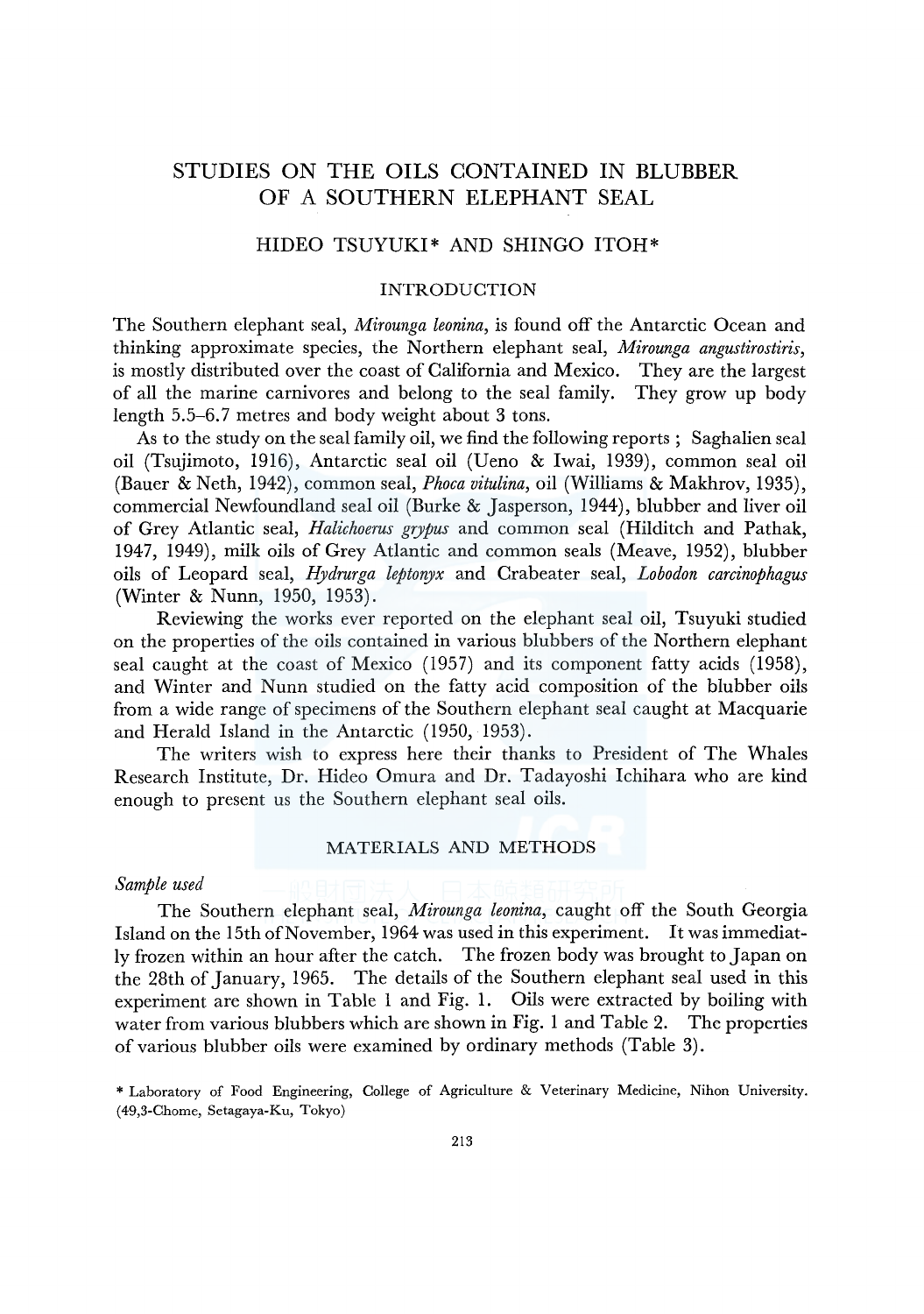### H. TSUYUKI AND S. ITOH

| Sex  | Age | Body weight<br>(except blood) | Body length      | Girth at the tip Girth at the<br>of flipper | shoulder          | Girth<br>at anus |
|------|-----|-------------------------------|------------------|---------------------------------------------|-------------------|------------------|
| Male |     | $906.9$ Kg                    | $2.73 \text{ m}$ | 2.50 <sub>m</sub>                           | 2.47 <sub>m</sub> | $0.75 \text{ m}$ |

### TABLE I. DETAILS OF SOUTHERN ELEPHANT SEAL (Cited from ICHIHARA & NISHIWAKI, 1966)

| Sample       | Kinds of blubber                          | Thickness of<br>blubber (cm.) | Oil content<br>in blubber $(\%)$ | Appearance<br>(at $30^{\circ}$ C) |
|--------------|-------------------------------------------|-------------------------------|----------------------------------|-----------------------------------|
| A            | Dorsal blubber of<br>abdominal cavity     | $4 - 6$                       | 67.2                             | Yellowish orange<br>liquid        |
| B            | Blubber of frontal<br>(part between eyes) | $2 - 3$                       | 53.8                             | Yellowish orange<br>liquid        |
| C            | Dorsal blubber of<br>thoracic cavity      | $4 - 6$                       | 57.1                             | Yellowish orange<br>liquid        |
| D            | Dorsal blubber of<br>abdominal cavity     | $5.5 - 6$                     | 76.9                             | Yellowish orange<br>liquid        |
| Е            | Ventral blubber of<br>thoracic cavity     | $5 - 6$                       | 52.1                             | Yellowish orange<br>liquid        |
| $\mathbf{F}$ | Ventral blubber<br>of neck                | $3 - 4$                       | 69.5                             | Yellowish orange<br>liquid        |
| G            | Ventral blubber of<br>thoracic cavity     | $4 - 5$                       | 62.9                             | Yellowish orange<br>liquid        |
| н            | Ventral blubber of<br>abdominal cavity    | $3 - 4$                       | 57.7                             | Yellowish orange<br>liquid        |
| Ĩ            | Ventral blubber<br>of pelvis              | $2 - 3$                       | 71.8                             | Yellowish orange<br>liquid        |
| ${\bf J}$    | Ventral blubber of<br>hindmost part       | $\overline{2}$                | 56.9                             | Yellowish orange<br>liquid        |
| K            | Blubber of tongue                         |                               | 66.3                             | Yellowish orange<br>liquid        |

### TABLE 2. BLUBBERS AND OILS

## TABLE 3. PROPERTIES OF BLUBBER OILS

| $\operatorname{Sample}$ | $\mathrm{N}_{\mathrm{D}}^{30^\circ}$ | Acid value | Sapon. value | Iodine value | Unsapon.<br>matter $\binom{0}{0}$ |
|-------------------------|--------------------------------------|------------|--------------|--------------|-----------------------------------|
| A                       | 1.4691                               | 1.67       | 191.4        | 127.3        | 0.23                              |
| B                       | 1.4689                               | 1.32       | 197.5        | 127.6        | 0.26                              |
| $\mathbf C$             | 1.4690                               | 1.73       | 189.5        | 117.6        | 1.10                              |
| D                       | 1.4699                               | 1.55       | 190.7        | 130.7        | 0.58                              |
| Е                       | 1.4691                               | 1.29       | 193.1        | 118.2        | 0.69                              |
| F                       | 1.4684                               | 1.59       | 195.8        | 121.5        | 0.55                              |
| G                       | 1.4690                               | 1.49       | 196.2        | 126.5        | 0.24                              |
| H                       | 1.4690                               | 1.47       | 196.1        | 120.5        | 0.19                              |
| L                       | 1.4689                               | 1.42       | 191.6        | 132.2        | 0.23                              |
|                         | 1.4692                               | 1.28       | 190.3        | 132.4        | 0.26                              |
| K                       | 1.4691                               | 1.21       | 192.7        | 129.7        | 0.23                              |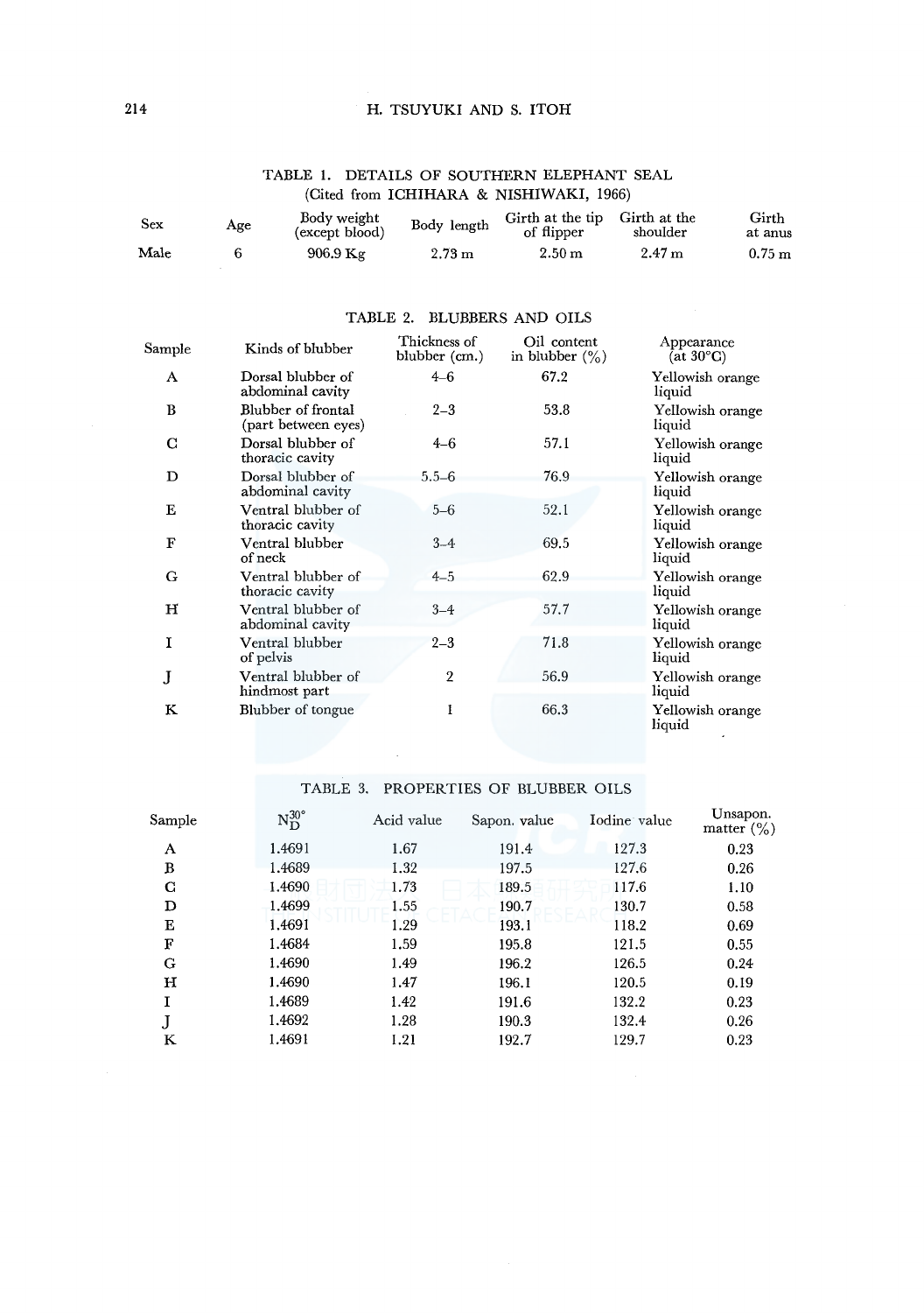

Fig. I. Various blubbers of Southern elephant see!

# *Preparation of the methyl esters of the fatty acids*

The various blubber oils were saponified by refluxing them with excess 2N alcoholic potash for 2 hours on a steam bath. The alcohol was evaporated, the soap residue dissolved in water and excess dilute sulphuric acid added to liberate the fatty acids. These were washed with successive portions of water to remove mineral acid. The fatty acids were dissolved in ether and this solution was dried by adding anhydrous sodium sulphate. The ether was evaporated under reduced pressure. The properties of conjugated fatty acids are shown in Table 4.

| $\operatorname{Sample}$ | Appearance (at $30^{\circ}$ C) | $N_D^{80^{\circ}}$ | Iodine value | Neutralization<br>value |
|-------------------------|--------------------------------|--------------------|--------------|-------------------------|
| А                       | Reddish orange liquid          | 1.4599             | 129.6        | 193.2                   |
| в                       | Yellowish orange liquid        | 1.4590             | 129.5        | 199.0                   |
| C                       | Yellowish orange liquid        | 1.4518             | 127.0        | 195.8                   |
| D                       | Yellowish orange liquid        | 1.4598             | 133.5        | 191.0                   |
| Е                       | Reddish orange liquid          | 1.4600             | 124.8        | 194.1                   |
| F                       | Reddish orange liquid          | 1.4598             | 128.2        | 198.1                   |
| G                       | Orange liquid                  | 1.4595             | 131.5        | 198.5                   |
| н                       | Reddish orange liquid          | 1.4597             | 128.6        | 199.2                   |
|                         | Yellowish orange liquid        | 1.4582             | 137.3        | 193.3                   |
|                         | Yellowish orange liquid        | 1.4589             | 136.7        | 192.7                   |
| Κ                       | Yellowish orange liquid        | 1.4561             | 131.7        | 194.1                   |

TABLE 4. PROPERTIES OF MIXED FATTY ACIDS

The fatty acid residue was refluxed for 10 hours on the steam bath with four to five times its weight of a 2% solution of sulphuric acid in methanol under  $N_2$ gas.

After removal of the bulk of the methanol, the residue was dissolved in ether and washed first with water to remove mineral acid, then with  $5\%$  sodium carbonate solution to remove unesterified fatty acid, and finally with water to remove carbonate.

The ether solution of the methyl esters was dried over anhydrous sodium sulphate and the solvent evaporated under reduced pressure. The methyl esters were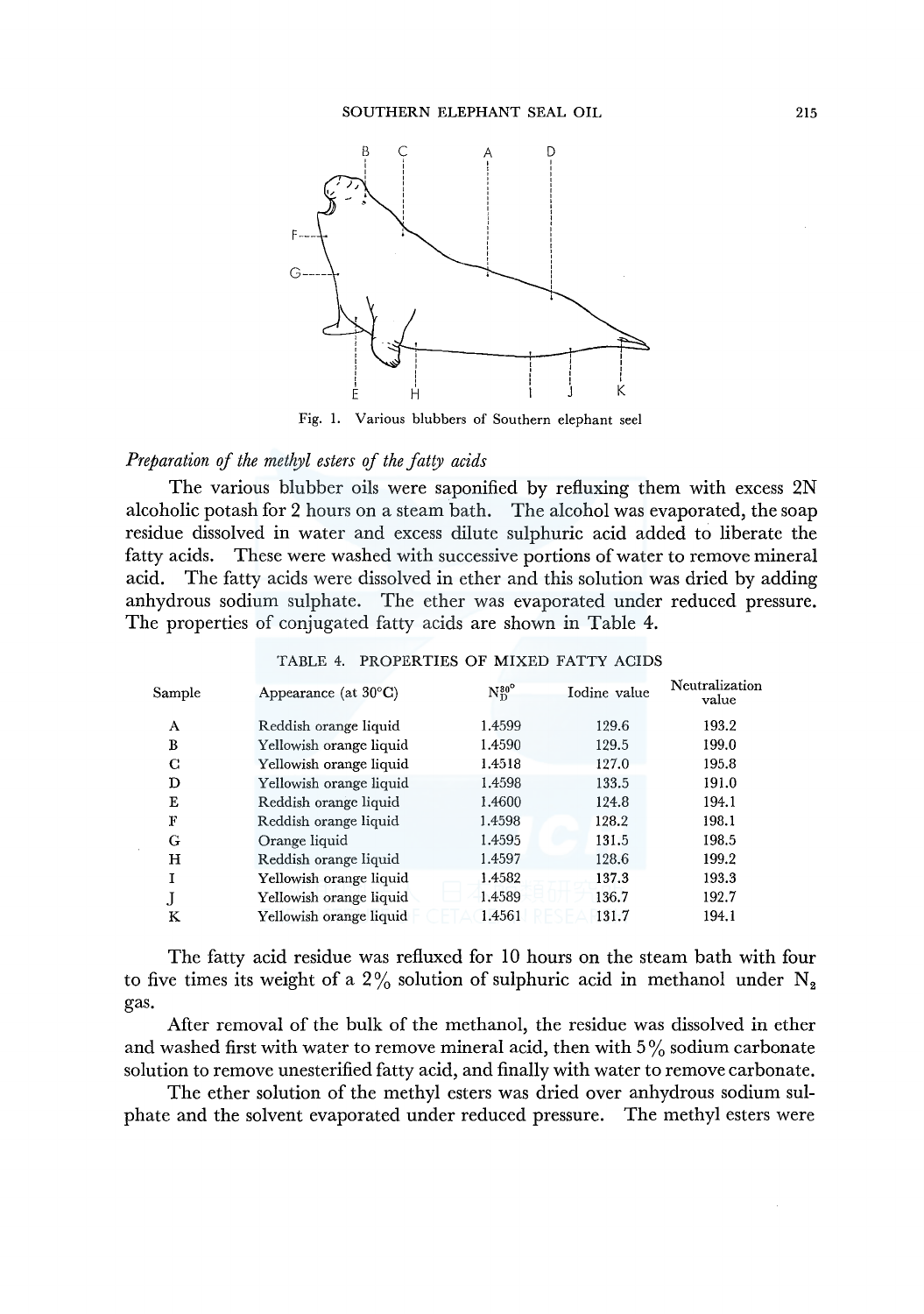colorless liquid and slightly ester-smell.

### Gas chromatographic examination of the fatty acids methyl ester

Gas chromatographic apparatus used in this study was a Shimadzu Model GC-IB. A three metres stainless steel column of 4 mm. internal diameter was packed with 60/80 mesh succinate polyester. Helium was used as the carrier gas at flow rate of 50 ml./min. at  $2.5 \text{ kg.}/\text{cm}^2$ . and chart speed 0.5 cm./min.. A sample size of 7  $\mu$ l gave a good general chromatogram of all the fatty acids. The identity of the peak was established by reference to relatively pure standard samples of methyl ester of the various fatty acids and other peaks on the chromatograms were presumed by reference to retention time of each peak and carbon numbers.

### RESULTS AND DISCUSSION

Gas chromatogram operated with above mentioned condition obtained the peak more than 20 as shown in Fig. 2. After the fatty acid methyl ester was hydrogenated by a catalyzer of platinum black, stirring with a magnetic-stirrer as  $10\%$  solution of methanol for 24 hours at room temperature, gas chromatography was operated about it (shown in Fig. 3), and the following results were obtained.

| Peak             | Fatty        |          |          |             |          |          | Sample oils |          |          |          |          |        |
|------------------|--------------|----------|----------|-------------|----------|----------|-------------|----------|----------|----------|----------|--------|
| No.              | acid         | A        | B        | $\mathbf C$ | D        | E        | F           | G        | н        | I        | J        | K      |
| 1                | 12:0         | $0.49\%$ | $0.64\%$ | $1.52\%$    | $0.46\%$ | $0.56\%$ | $0.46\%$    | $0.51\%$ | $0.41\%$ | $0.57\%$ | $1.16\%$ | 0.69%  |
| $\overline{2}$   | 13:0         | trace    | trace    | trace       | trace    | trace    | trace       | trace    | trace    | trace    | trace    | trace  |
| 3                | 14:0         | 5.07     | 4.80     | 4.93        | 5.06     | 4.70     | 4.32        | 5.00     | 5.16     | 4.46     | 4.17     | 5.41   |
| $\boldsymbol{4}$ | 14:1         | 0.81     | 1.08     | 1.07        | 1.02     | 1.18     | 1.33        | 1.52     | 1.23     | 1.59     | 1.16     | 1.34   |
| 5                | 15:0         | 0.16     | 0.70     | 0.15        | 0.63     | 0.68     | 0.81        | 1.00     | 0.76     | 1.02     | 0.47     | 0.89   |
| 6                | 14 2         | 0.08     | 0.25     | trace       | 0.40     | 0.25     | 0.11        | 0.13     | trace    | 0.10     | trace    | trace  |
| 7                | 16:0         | 11.60    | 10.85    | 12.63       | 12.16    | 11.77    | 10.51       | 11.60    | 12.24    | 10.43    | 10.22    | 11.63  |
| 8                | 16:1         | 11.11    | 12.00    | 11.68       | 11.83    | 11.94    | 11.37       | 11.03    | 11.19    | 11.56    | 12.68    | 11.42  |
| 9                | 17:0<br>16:2 | 0.94     | 0.89     | 1.07        | 0.85     | 0.79     | 0.93        | 1.12     | 0.88     | 1,59     | 0.47     | 1.84   |
| 10               | 16:3         | 1.71     | 1.46     | 1.52        | 1.54     | 1.69     | 1.79        | 1.82     | 1.64     | 1.87     | 1.47     | 1.89   |
| 11               | 18:0         | 2.91     | 1.40     | 1.75        | 2.39     | 1.30     | 1.80        | 1.43     | 1.64     | 1.42     | 1.32     | 3.18   |
| 12               | 18:1         | 38.30    | 41.47    | 40.46       | 38.92    | 39.76    | 39.66       | 37.10    | 41.13    | 37.50    | 36.27    | 35.40  |
| 13               | 18:2         | 2.10     | 2.29     | 2.05        | 1.90     | 2.48     | 2.67        | 2.50     | 2.17     | 2.53     | 2.64     | 2.49   |
| 14               | 19:0         | 0.10     | 0.25     | trace       | trace    | trace    | 0.21        | 0.11     | 0.10     | 0.12     | trace    | 0.37   |
| 15               | 18:3         | trace    | 0.70     | trace       | 1.14     | 1.30     | 1.10        | 1.84     | 0.65     | 1.99     | 1.80     | 1.04   |
| 16               | 20:0         | 0.35     | 0.24     | 0.26        | 0.15     | 0.31     | 0.40        | 0.22     | 0.26     | 0.14     | 0.34     | 0.31   |
| 17               | 20:1         | 12.20    | 11.77    | 10.65       | 11.07    | 11.43    | 11.35       | 11.23    | 10.75    | 10.86    | 12.35    | 11.19  |
| 18               | 20:2         | 1.26     | 1.00     | 1.07        | 1.10     | 1.21     | 1.11        | 1.01     | 1.11     | 1.06     | 1.21     | 1.13   |
| 19               | 22:0         | trace    | trace    | trace       | trace    | trace    | trace       | trace    | trace    | trace    | trace    | trace  |
| 20               | 22:1         | 6.60     | 4,04     | 4.55        | 4.56     | 5.17     | 5.05        | 6.72     | 5.39     | 5.87     | 6.77     | 4.78   |
| 21               | 22:5         | 2.00     | 2.17     | 2.54        | 2.56     | 1.43     | 2.38        | 2.11     | 1.36     | 2.71     | 2.86     | 2.64   |
| 22               | 22:6         | 2.21     | 2.00     | 2.10        | 2.26     | 2.05     | 2.64        | 2.00     | 1.93     | 2.61     | 2.74     | 2.36   |
|                  | Totals       | 100.00   | 100.00   | 100.00      | 100.00   | 100.00   | 100.00      | 100.00   | 100.00   | 100.00   | 100.00   | 100.00 |

TABLE 5. FATTY ACID COMPOSITION OF BLUBBER OILS OF SOUTHERN ELEPHANT SEAL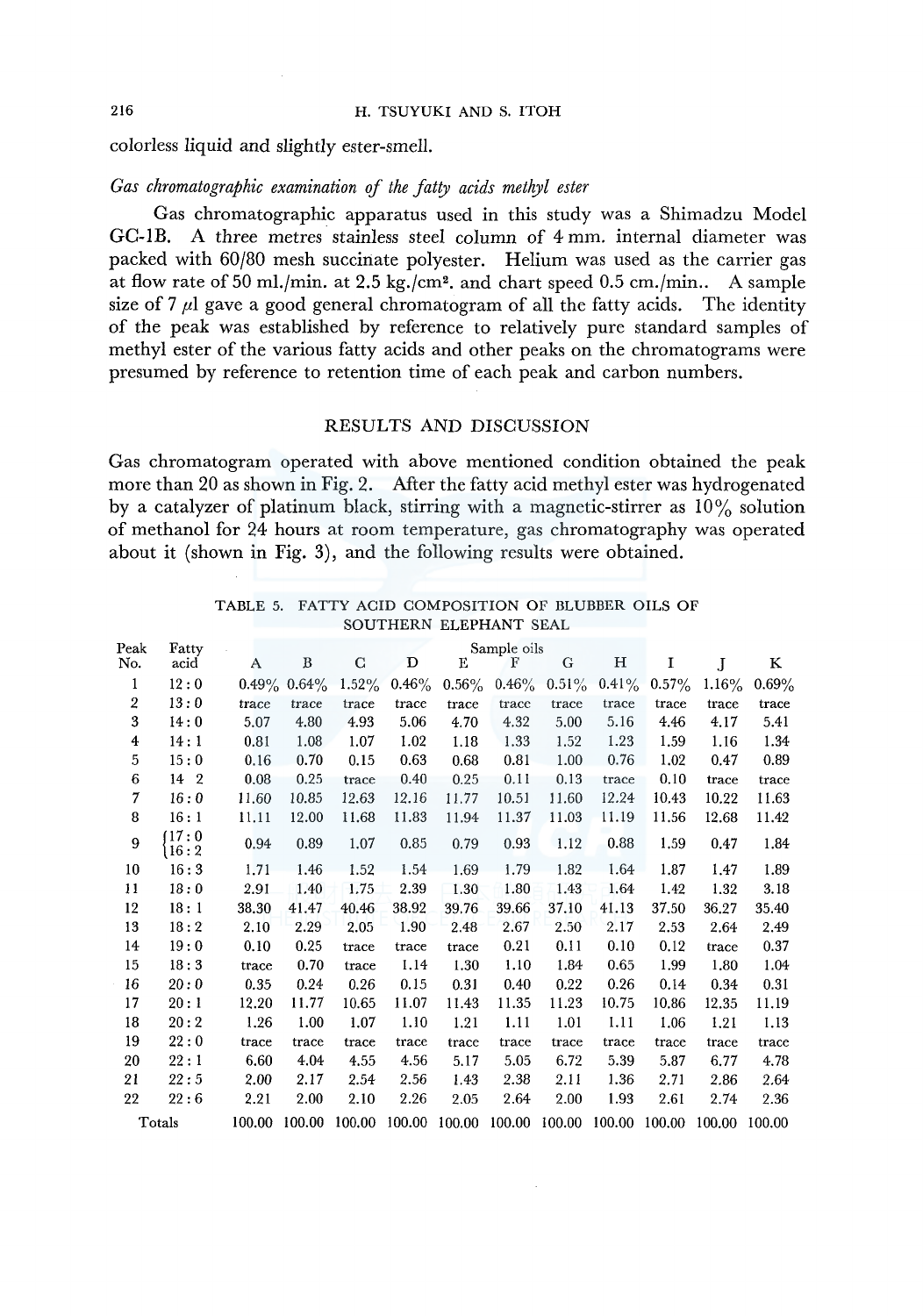It was comfirmed that the component fatty acid of the blubber oil of Southern elephant seal was the saturated fatty acids as follows ;  $C_{12}$ ,  $C_{13}$ ,  $C_{14}$ ,  $C_{15}$ ,  $C_{16}$ ,  $C_{17}$ ,  $C_{18}$ ,  $C_{19}$ ,  $C_{20}$ ,  $C_{22}$  and other peaks were estimated by the relation of straight line in the numbers of double-bond of carbon and the logalism of retention time as the unsaturated acids of following ;  $C_{14}$  monoenoic,  $C_{14}$  dienoic,  $C_{16}$  monoenoic,  $C_{16}$  dienoic,



Fig. 2. Gas chromatogram of fatty acid metyl esters of blubber oils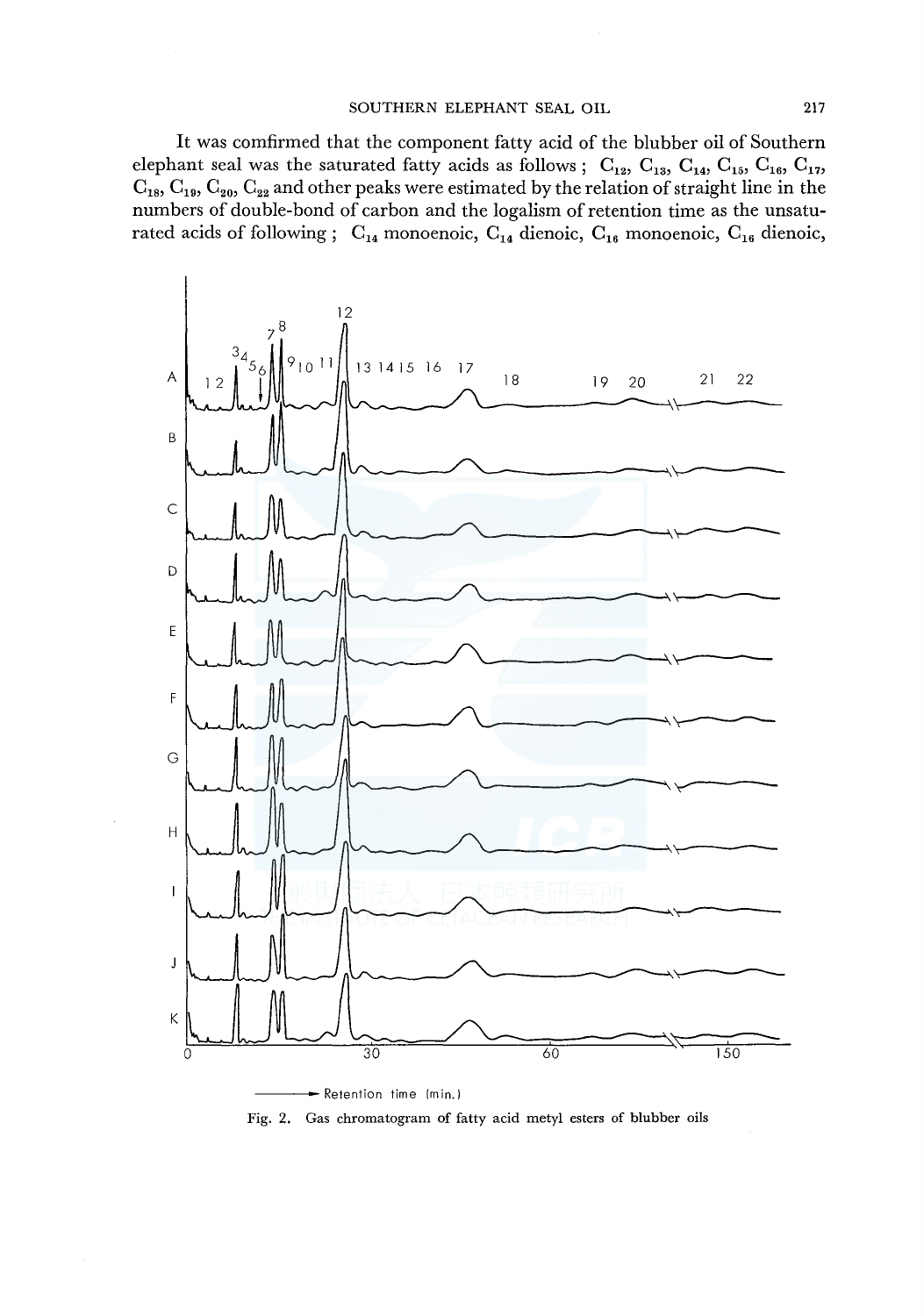

Fig. 3. Gas chromatogram of fatty acid methyl ester of blubber oil before and after hydrogenation A. before hydrogenation B. after hydrogenation

 $C_{16}$  trienoic,  $C_{18}$  monoenoic,  $C_{18}$  dienoic,  $C_{18}$  trienoic,  $C_{20}$  monoenoic,  $C_{20}$  dienoic,  $C_{22}$  monoenoic,  $C_{22}$  pentaenoic,  $C_{22}$  hexaenoic.

According to the weight method of each peak area, the percentages of total fatty acids were shown in Table 5.

The acid values of blubber oils extracted from various parts of Southern elephant seal were low as shown in Table 2, therefore it proved that the free fatty acids were le3s in blubber oils.

On the other hand, both acid value and unsaponification material content are comparatively low, therefore these facts seem to show that the blubber oils consist of nearly glycerides.

As shown in Fig. 2, the component fatty acids of oils obtained from various blubbers are nearly similiar.

According to the results, the component fatty acid is unsaturated  $C_{18}$  monoenoic (35.40–41.73%), the next prominent is unsaturated  $C_{16}$  monoenoic (10.83– 12.68%). Other component fatty acids are as follows; saturated  $C_{16}$  (10.22–12.63)  $\%$ ), unsaturated C<sub>20</sub> monoenoic (10.03–12.35%), unsaturated C<sub>22</sub> monoenoic (4.04– 6.77%), saturated  $C_{14}$  (4.17-5.16%), unsaturated  $C_{18}$  dienoic (1.90-2.67%), unsaturated  $C_{22}$  hexaenoic (1.51–2.74%), unsaturated  $C_{22}$  pentaenoic (1.36–2.86%), saturated  $C_{18}$  (1.29–3.18%), unsaturated  $C_{16}$  trienoic (1.20–1.89%), unsaturated  $C_{14}$  monoenoic (0.81–1.59%), unsaturated  $C_{20}$  dienoic (0.98–1.26%), unsaturated  $C_{18}$  trienoic (0.65-1.24%), unsaturated  $C_{16}$  dienoic + saturated  $C_{17}$  (0.47-1.21%), saturated C<sub>15</sub> (0.15-1.02%), saturated C<sub>12</sub> (0.41-1.00%), saturated C<sub>20</sub> (0.14-0.42%), saturated  $C_{19}$  (0.10-0.37%), unsaturated  $C_{14}$  dienoic (0.08-0.40%), saturated  $C_{13}$ and  $C_{22}$  (respectively trace), as shown in Table 6.

After all, the total saturated fatty acids content is  $16.95-24.99\%$ , while the total unsaturated fatty acids content is  $68.54-90.09\%$ .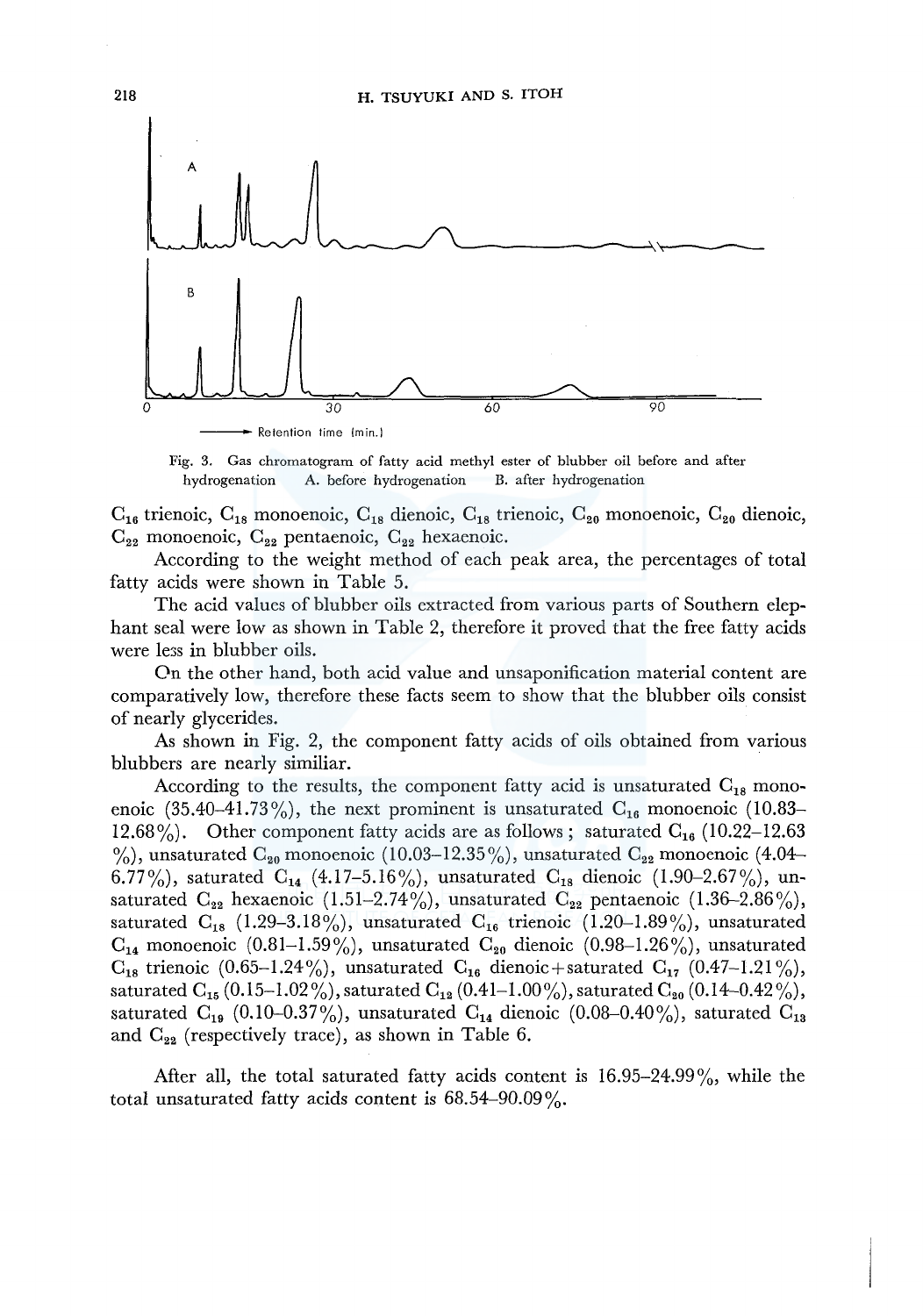#### SOUTHERN ELEPHANT SEAL OIL 219

| Order            | Fatty acid            | Percentages     | Average percentage |
|------------------|-----------------------|-----------------|--------------------|
| 1                | $C_{18:1}$            | 35.40-41.73     | 38.67              |
| $\boldsymbol{2}$ | $C_{16:1}$            | 10.83-12.68     | 11.61              |
| 3                | $C_{16:0}$            | $10.22 - 12.63$ | 11.37              |
| $\bf 4$          | $C_{20:1}$            | $10.03 - 12.35$ | 11.27              |
| 5                | $C_{22:1}$            | $4.04 - 6.77$   | 5.19               |
| 6                | $C_{14:0}$            | $4.17 - 5.16$   | 4.83               |
| 7                | $C_{18:2}$            | $1.90 - 2.67$   | 2.36               |
| 8                | $C_{22:6}$            | $1.51 - 2.74$   | 2.21               |
| 9                | $C_{22:5}$            | $1.36 - 2.86$   | 2.05               |
| 10               | $C_{18:0}$            | $1.29 - 3.18$   | 1.94               |
| 11               | $C_{16:3}$            | $1.20 - 1.89$   | 1.67               |
| 12               | $C_{14:1}$            | $0.81 - 1.59$   | 1.21               |
| 13               | $C_{20:2}$            | $0.98 - 1.26$   | 1.11               |
| 14               | $C_{18:3}$            | $0.65 - 1.24$   | 1.06               |
| 15               | $C_{17:0} + C_{16:2}$ | $0.47 - 1.21$   | 1.03               |
| 16               | $C_{15:0}$            | $0.15 - 1.02$   | 0.66               |
| 17               | $C_{12:0}$            | $0.41 - 1.00$   | 0.43               |
| 18               | $C_{20:0}$            | $0.14 - 0.42$   | 0.27               |
| 19               | $C_{19:0}$            | $0.10 - 0.37$   | 0.17               |
| 20               | $C_{14:2}$            | $0.08 - 0.40$   | 0.09               |
| 21               | $C_{13:0}$            | trace           |                    |
| 22               | $C_{22:0}$            | trace           |                    |

### TABLE 6. EACH FATTY ACID CONTENT(%) IN VARIOUS BLUBBER OILS (in order of large value)

### TABLE 7. A COMPARISON OF THE FATTY ACID COMPOSITION OF THE SOUTHERN ELEPHANT SEAL AND THE NORTHERN ELEPHANT SEAL OIL

 $\mathcal{A}$  and  $\mathcal{A}$  and  $\mathcal{A}$ 

| Fatty acid             |                   | Southern elephant seal            | Northern elephant seal           |  |
|------------------------|-------------------|-----------------------------------|----------------------------------|--|
| Saturated acid         | $\mathrm{C_{12}}$ | $0.41 - 1.00\%$                   | $- \frac{9}{6}$                  |  |
|                        | $\mathrm{C_{13}}$ | trace                             |                                  |  |
|                        | $C_{14}$          | $4.17 - 5.16$                     | 3.52                             |  |
|                        | $C_{15}$          | $0.15 - 1.02$                     |                                  |  |
|                        | $C_{16}$          | $10.22 - 12.63$                   | 12.82                            |  |
|                        | $C_{17}$          | $0.47 - 1.21$                     |                                  |  |
|                        | $\mathrm{C_{18}}$ | $1.29 - 3.18$                     | 3.61                             |  |
|                        | $C_{19}$          | $0.10 - 0.37$                     |                                  |  |
|                        | $C_{20}$          | $0.14 - 0.42$                     | 0.41                             |  |
|                        | $C_{22}$          | trace                             | 0.01                             |  |
| Total saturated acid   |                   | 16.95-24.99%                      | $20.37\%$                        |  |
| Unsaturated acid       | $\rm{C_{14}}$     | $0.89 - 1.99$ ( $-2$ , $-4H$ )    | $0.96$ ( $-2.0$ H <sup>*</sup> ) |  |
|                        | $C_{16}$          | $12.50-16.41$ (-2, -4, -6H)       | $10.02 (-2.5H*)$                 |  |
|                        | $C_{18}$          | $37.95 - 45.64$ ( $-2, -4, -6$ H) | 33.22 $(-3.0H^*)$                |  |
|                        | $C_{20}$          | $11.05 - 13.68$ ( $-2$ , $-4H$ )  | $24.50(-4.4H*)$                  |  |
|                        | $C_{22}$          | 6.15–12.37 $(-10, -12H)$          | $10.25 (-7.1H*)$                 |  |
|                        | $C_{24}$          |                                   | $0.59(-6.6H*)$                   |  |
| Total unsaturated acid |                   | $68.54 - 90.09\%$                 | $79.63\%$                        |  |

\*average unsaturation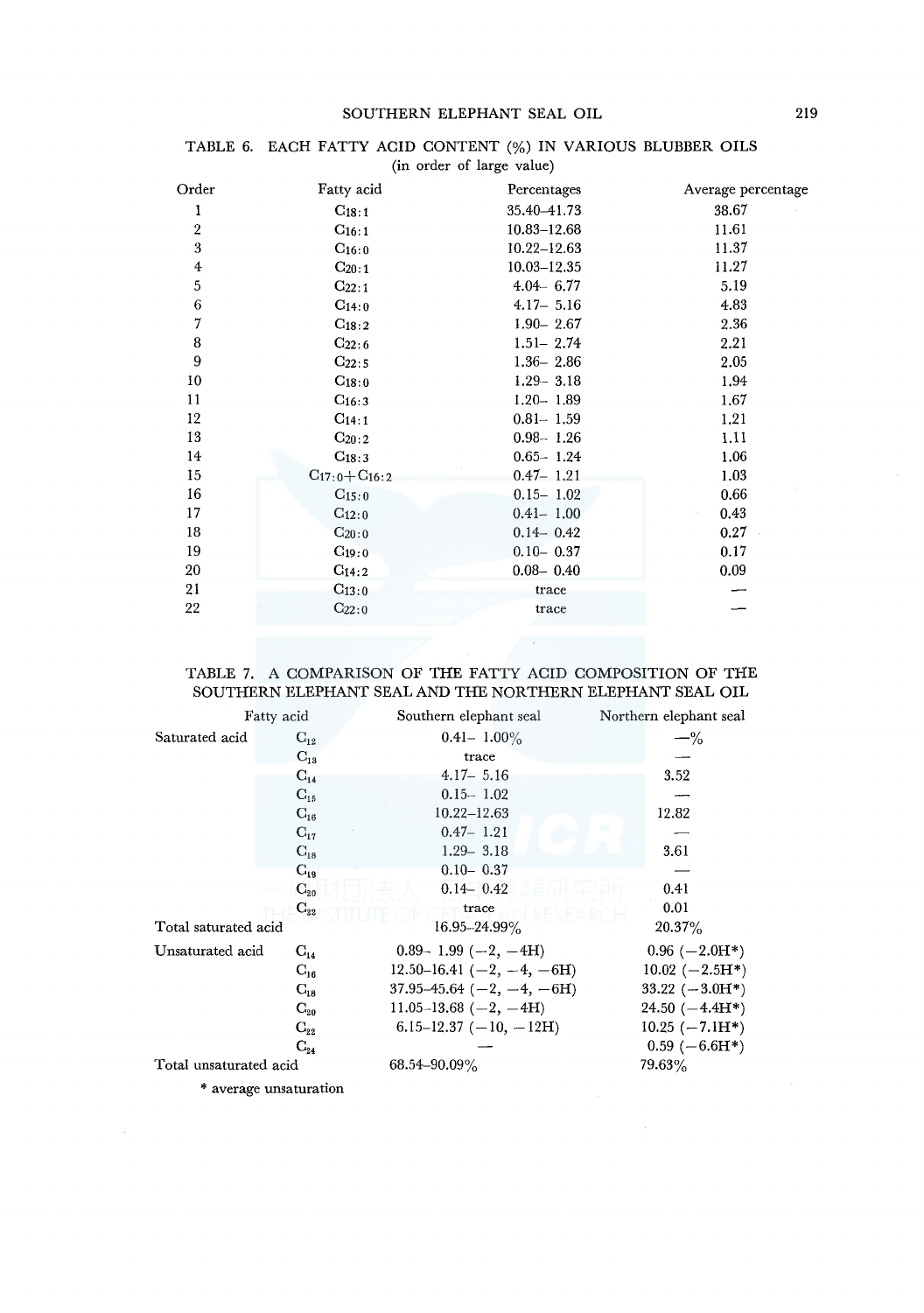Comparing with the component acids of Northern elephant seal, *Mirounga angustirostiris,* oil studied by Tsuyuki and Southern elephant seal, *Mirounga leonina,*  oil in this experiment (Table 7), there is remarkable difference in  $C_{18}$  monoenoic acid content.

The total unsaturated  $C_{18}$  acid content (37.95–45.64%) of the Southern elephant seal oil is higher than that  $(33.22\%)$  of the Northern elephant seal oil, on the contrary, the total unsaturated  $C_{20}$  acid content (11.05-13.68%) of the Southern elephant seal oil is lower than that (24.50%) of the Northern elephant seal oil. In other fatty acid contents, there is no remarkable difference between both seal oils.

In this study, the existance of the saturated acids with odd carbon atoms (13, 15, 17, 19) was comfirmed, but the unsaturated  $C_{24}$  acid was not comfirmed.

#### SUMMARY

1. The oils contained in various blubbers of the Southern elephant seal, *Mirounga leonina,* were studied.

The fatty acid composition of the Southern elephant seal oil was studied by gas chromatography on a polyester column.

The results obtained are as follows ;

Total saturated fatty acids 16.95-24.99%;

| lauric acid                                        | $0.41 - 1.00\%$   |
|----------------------------------------------------|-------------------|
| tridecanoic acid                                   | trace             |
| myristic acid                                      | 4.17 - 5.16 $\%$  |
| pentadecanoic acid                                 | $0.15 - 1.02\%$   |
| palmitic acid                                      | $10.22 - 12.63\%$ |
| heptadecanoic acid                                 | $0.47 - 1.21\%$   |
| stearic acid                                       | 1.29 - 3.18%      |
| nonadecanoic acid                                  | $0.10 - 0.37\%$   |
| arachidic acid                                     | $0.14 - 0.42\%$   |
| behenic acid                                       | trace             |
| $\alpha$ tal unsaturated fatty acids 68.54–90.09%. |                   |

Total uns

| $0.81 - 1.59\%$   |
|-------------------|
| $0.08 - 0.40\%$   |
| $10.83 - 12.68\%$ |
| $0.47 - 1.21\%$   |
| $1.20 - 1.89\%$   |
| $35.40 - 41.73\%$ |
| 1.90 - 2.67%      |
| $0.65 - 1.24\%$   |
| $10.03 - 12.35\%$ |
| $0.98 - 1.26\%$   |
| 4.04 6.77%        |
|                   |